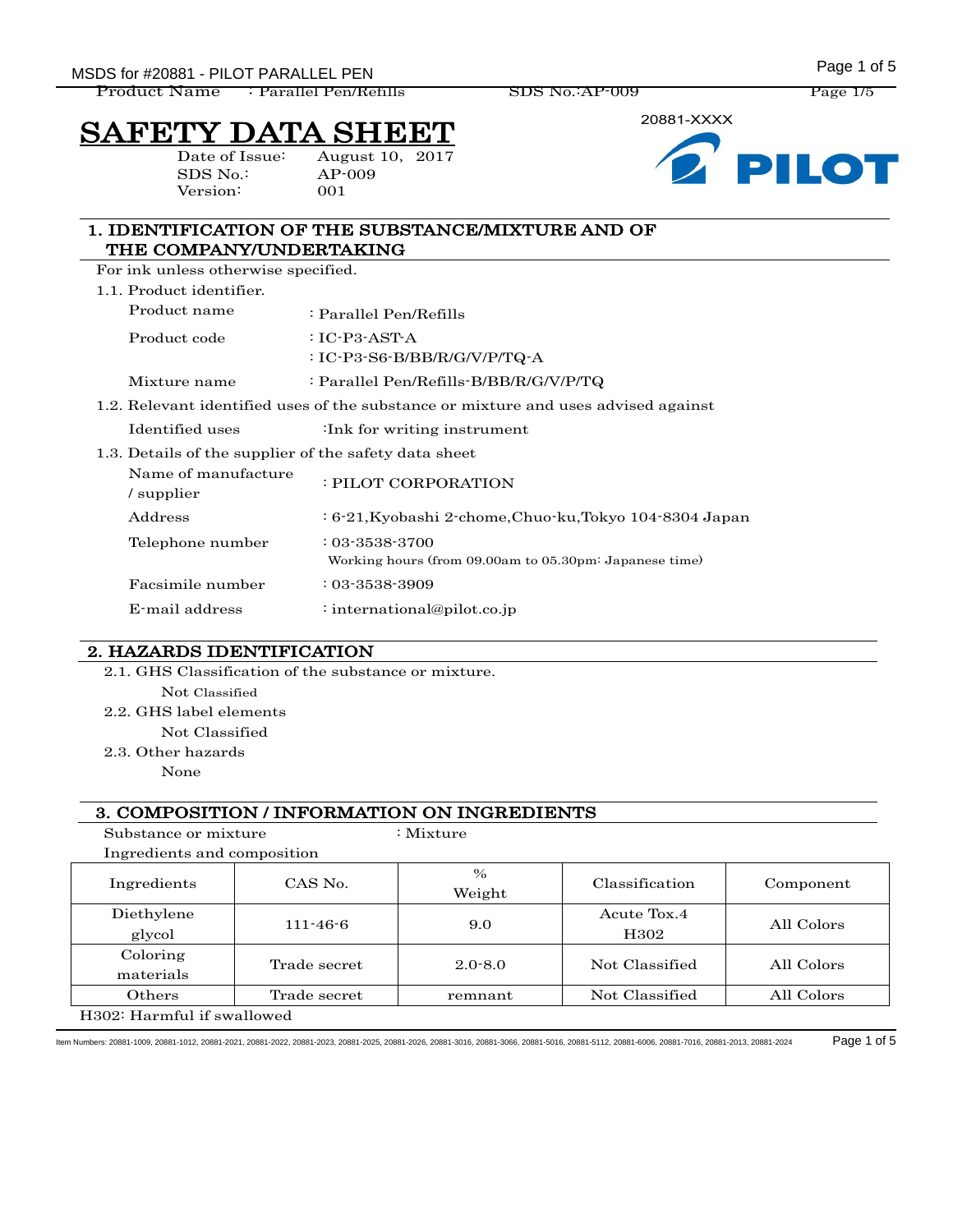## MSDS for #20881 - PILOT PARALLEL PEN

Product Name : Parallel Pen/Refills SDS No.:AP-009 Page 2/5

#### 4. FIRST AID MEASURES

| 4.1. Description of first aid measures |                                                                          |  |
|----------------------------------------|--------------------------------------------------------------------------|--|
| Inhalation                             | : Remove subject to ventilated fresh air. Consult physician if necessary |  |
| Ingestion                              | : Refer for medical attention.                                           |  |
| Skin contact                           | : Wash the affected area under tepid running water using a mild soap.    |  |
|                                        | And refer for medical attention if irritation continues.                 |  |
| Eye contact                            | : Gently rinse the affected eyes with clean water for at 15 minutes.     |  |
|                                        | And refer for medical attention if irritation continues.                 |  |
| First aid facilities                   | : Ensure eyewash and water service are available.                        |  |
|                                        |                                                                          |  |

4.2. Most important symptoms and effects, both acute and delayed

In case of skin or eye contamination treat as under First Aid Measures.

4.3. Indication of any immediate medical attention and special treatment needed There is no specific antidote. Treat symptoms.

#### 5. FIRE-FIGHTING MEASURES

- 5.1. Extinguishing media
	- Not classed as flammable.
	- In case of fire, use water spray, foam, dry,chemical powder or carbon dioxide.
- 5.2. Special hazards arising fromthe substance or mixture CO2, CO, NOx, and SOx, is produced after combustion.
- 5.3. Advice for firefighters Not required.

#### 6. ACCIDENTAL RELEASE MEASURES

6.1. Personal precautions, protective equipment and emergency procedures

Use proper ventilation. Use eye and skin protection.

6.2. Environmental precautions

Do not dispose of waste to the sewer.

6.3. Methods and material for containment and cleaning up

Absorb spill with material (cloth or paper), then place in a chemical waste containers.

6.4. Reference to other sections

None

#### 7. HANDLING AND STORAGE

7.1. Precautions for safe handling

Avoid rough handling or dropping.

- 7.2. Conditions for safe storage, including any incompatibilities Store in a dry, cool, well-ventilated location.
- 7.3. Specific end use(s)

Not use it except the ink for writing instruments.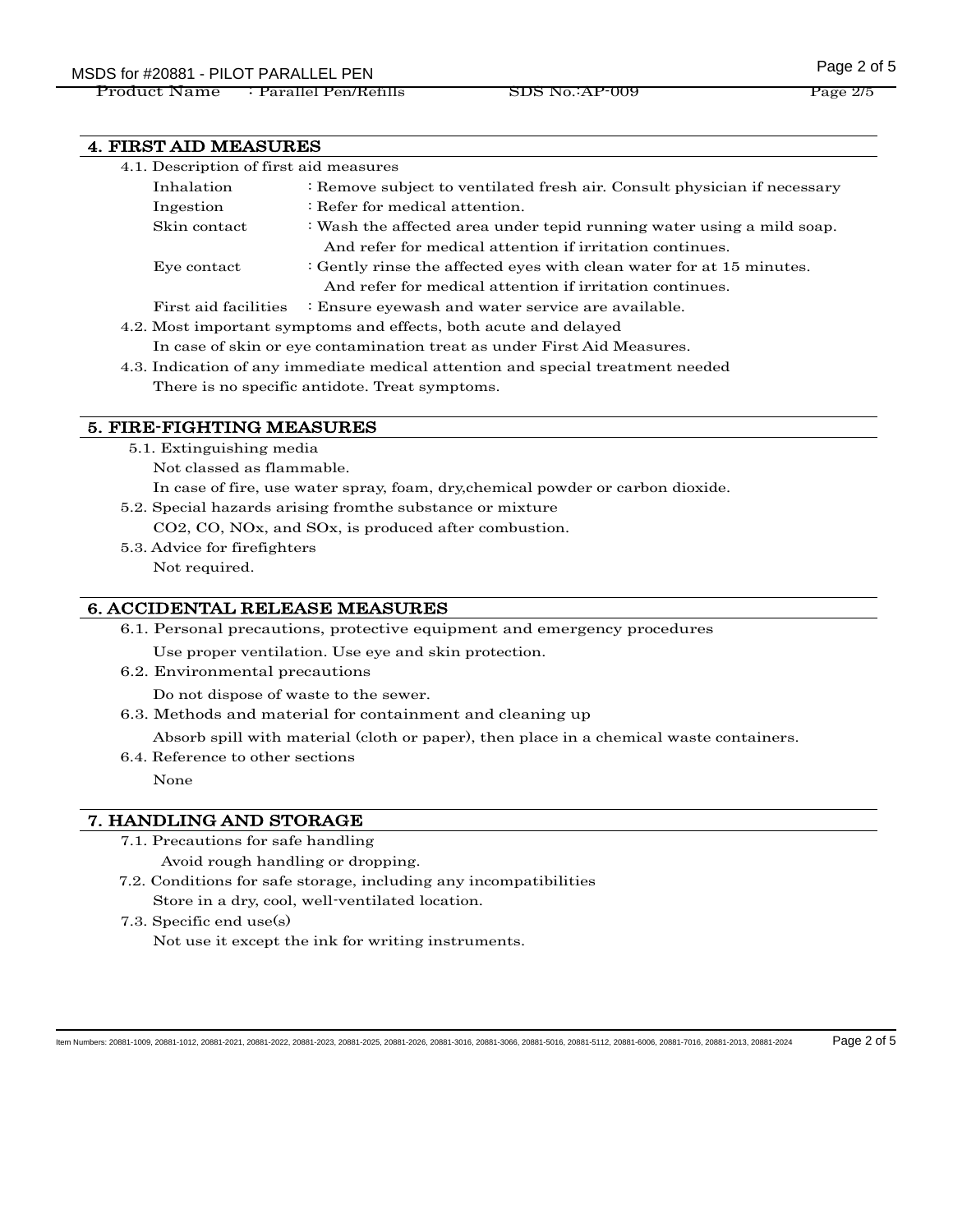## MSDS for #20881 - PILOT PARALLEL PEN **Example 2 of 5** MSDS for #20881 - PILOT PARALLEL PEN

Product Name : Parallel Pen/Refills SDS No.:AP-009 Page 3/5

#### 8. EXPOSURE CONTROLS / PERSONAL PROTECTION

8.1. Control parameters

・No data

8.2. Exposure controls

Wear protective gloves / protective clothing /eye protection / face protection.

#### 9. PHYSICAL AND CHEMICAL PROPERTIES

| 9.1. Information on basic physical and chemical properties |                                                        |  |  |
|------------------------------------------------------------|--------------------------------------------------------|--|--|
| (a) Appearance                                             | Liquid                                                 |  |  |
|                                                            | $\langle Color\rangle$                                 |  |  |
|                                                            | Black, Blue Black, Red, Green, Violet, Pink, Turquoise |  |  |
| (b) Odour                                                  | Slight characteristic.                                 |  |  |
| (c) Odour threshold                                        | No data.                                               |  |  |
| $(d)$ PH                                                   | $8.0 - 10.0$                                           |  |  |
| (e) Melting point / Freezing point                         | No data.                                               |  |  |
| (f) Boiling point / boiling range                          | About 100 degrees Celsius.                             |  |  |
| $(g)$ Flash point                                          | Not applicable.                                        |  |  |
| (h) Evaporation rate                                       | No data.                                               |  |  |
| (i) Flammability (solid, gas)                              | None.                                                  |  |  |
| (j) Upper/lower flammability or                            | None.                                                  |  |  |
| explosive limits                                           |                                                        |  |  |
| (k) Vapor pressure                                         | No data.                                               |  |  |
| (l) Vapor density                                          | No data.                                               |  |  |
| (m) Relative density                                       | $1.05 - 1.15$ (at 20 degrees Celsius)                  |  |  |
| (n) Solubility(ies)                                        | Not allocated.                                         |  |  |
| (o) Partition coefficient:                                 | Not available.                                         |  |  |
| n-octanol / water                                          |                                                        |  |  |
| (p) Auto-ignition temperature                              | Not Auto-ignition                                      |  |  |
| (q) Decomposition temperature                              | No data.                                               |  |  |
| (r) Viscosity                                              | $\leq$ 3.0mPa.s $(380\sec^1 a t 20$ degree Celsius)    |  |  |
| (s) Explosive properties                                   | No data.                                               |  |  |
| (t) Oxidising properties                                   | None.                                                  |  |  |
| 9.2. Other information : None                              |                                                        |  |  |

material is stable. material is stable. material is stable.

#### 10. STABILITY AND REACTIVITY

| 10.1. Reactivity                         | : This mat |
|------------------------------------------|------------|
| 10.2. Chemical stability                 | : This mat |
| 10.3. Possibility of hazardous reactions | : This mat |
| 10.4. Conditions to avoid                | : No data. |
| 10.5. Incompatible materials             | : No data. |
| 10.6. Hazardous decomposition products   | : No data. |

Item Numbers: 20881-1009, 20881-1012, 20881-2021, 20881-2022, 20881-2023, 20881-2025, 20881-2026, 20881-3016, 20881-3066, 20881-5016, 20881-5112, 20881-6006, 20881-7016, 20881-2013, 20881-2024 Page 3 of 5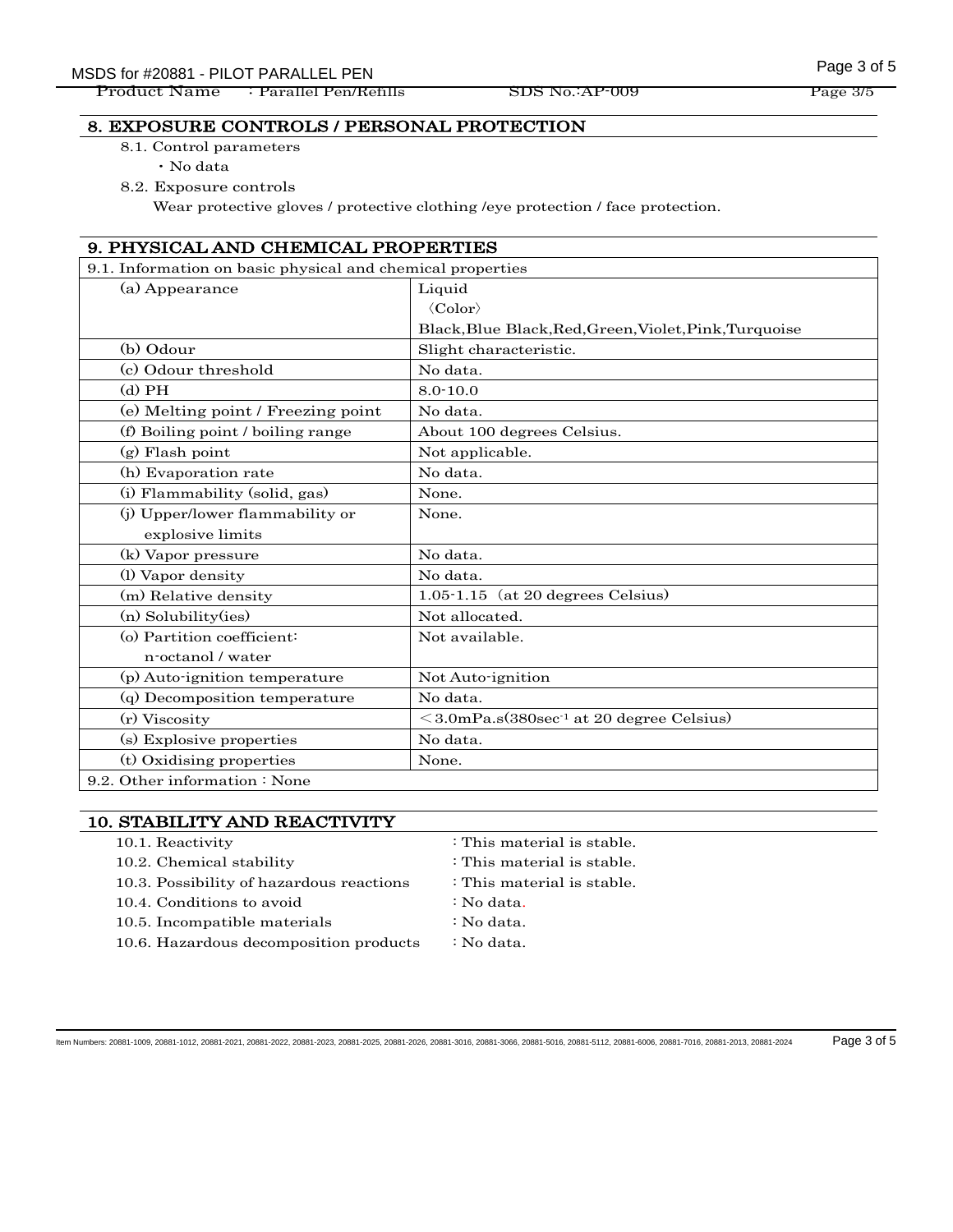Product Name : Parallel Pen/Refills SDS No.:AP-009 Page 4/5

#### 11. TOXICOLOGICAL INFORMATION

| Mixture: No data                                    |                   |                               |
|-----------------------------------------------------|-------------------|-------------------------------|
| 11.1. Information on toxicological effects          |                   |                               |
| (a) acute toxicity                                  | Diethylene glycol | LD50 Oral-rat- $12,565$ mg/kg |
| (b) skin corrosion                                  | No data available |                               |
| irritation                                          |                   |                               |
| serious eye damage/<br>(c)                          | No data available |                               |
| irritation                                          |                   |                               |
| (d) respiratory or skin                             | No data available |                               |
| sensitisation                                       |                   |                               |
| (e) germ cell mutagenicity                          | No data available |                               |
| (f)<br>carcinogenicity                              | No data available |                               |
| $\left( \mathbf{g}\right)$<br>reproductive toxicity | No data available |                               |
| (h) STOT-single exposure                            | No data available |                               |
| (i)<br>STOT-repeated exposure                       | No data available |                               |
| aspiration hazard<br>(i)                            | No data available |                               |

### 12. ECOLOGICAL INFORMATION

|--|

| 12.1. Toxicity                  | No data available |  |
|---------------------------------|-------------------|--|
| 12.2. Persistence and           | No data available |  |
| degradability                   |                   |  |
| 12.3. Bioaccumulative potential | No data available |  |
| 12.4. Mobility in soil          | No data available |  |
| 12.5. Results of PBT and vPvB   | No data available |  |
| assessment                      |                   |  |
| 12.6. Other adverse effects     | No data available |  |

#### 13. DISPOSAL CONSIDERATIONS

- 13.1. Waste treatment methods
	- ・Follow all regulations in your country.

#### 14. TRANSPORT INFORMATION

14.1. UN number : Not applicable. 14.2. UN proper shipping name : Not applicable. 14.3. Transport hazard class(es) : Not applicable. 14.4. Packing group : Not applicable. 14.5. Environmental hazards : Not applicable. 14.6. Special precautions for user : Not applicable. 14.7. Transport in bulk according to Annex II of MARPOL 73/78 and the IBC Code : Not applicable.

Item Numbers: 20881-1009, 20881-1012, 20881-2021, 20881-2022, 20881-2023, 20881-2025, 20881-2026, 20881-3016, 20881-3066, 20881-5016, 20881-5112, 20881-6006, 20881-7016, 20881-2013, 20881-2024 Page 4 of 5